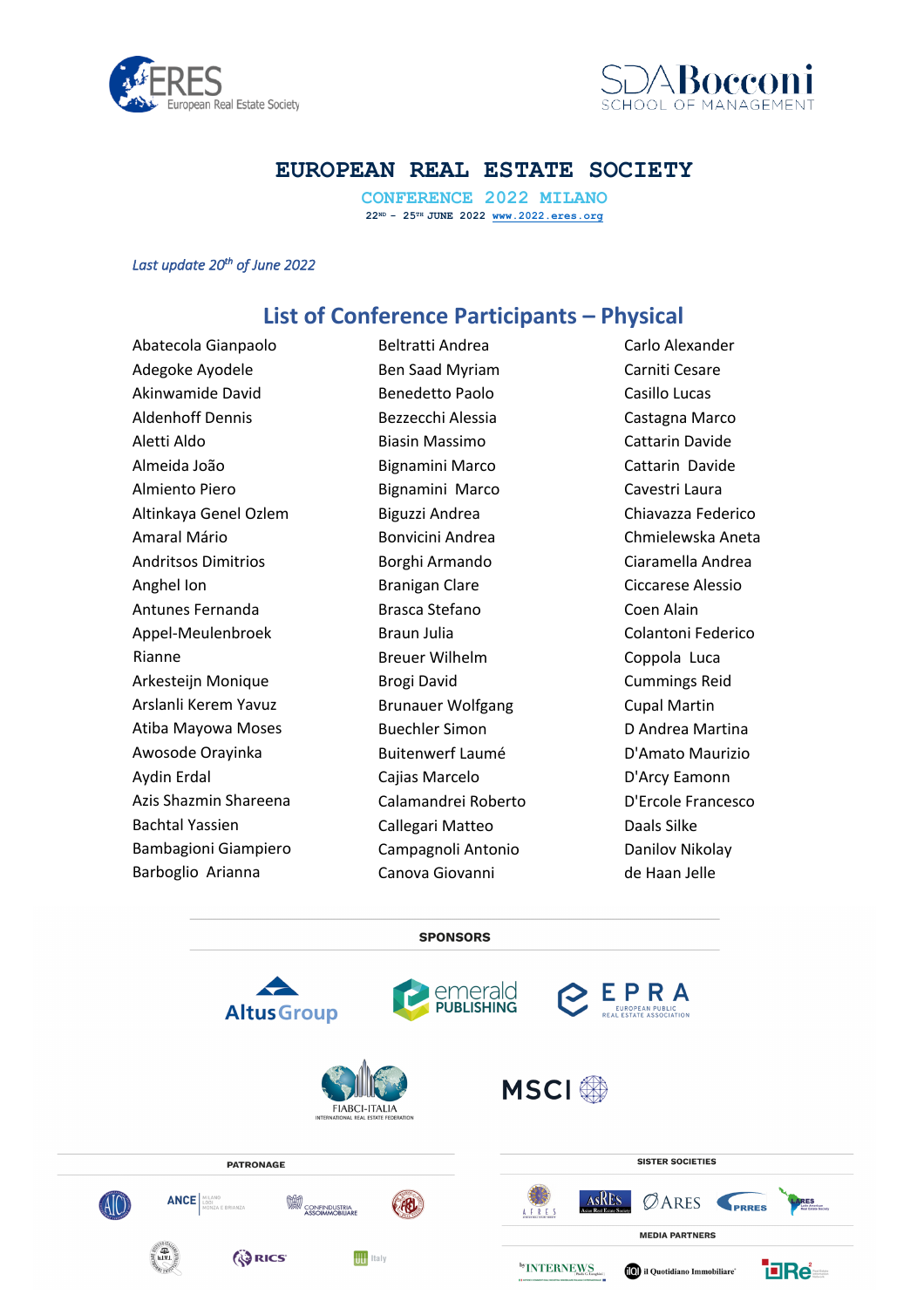



**CONFERENCE 2022 MILANO 22ND - 25TH JUNE 2022 www.2022.eres.org**

De La Rosa Norberto De Vries Wabbe De Zwart Bart Della Rosa Valeria Demmler-Schunk Dunja Den Heijer Alexandra Denagiscarde Olivier Deppner Juergen Desfleurs Aurelie Despotovic Miroslav Devos Erik Dezza Paola Dhaifallah Hussam Dietzel Kathi Domingos João De Donato Barbara Donges Stefano Droes Martijn Du Preez Mathilda Duarte Jefferson Edim Junadia Ijeoma Eickermann-Riepe Susanne Fadeyi Olawumi Falkenbach Heidi Fateye Tosin Felici Marco

Firoozi Fooladi Babak Flagner Stefan Francke Marc Frascati Domenico Gabrielli Laura Gardner Alan Giannantonio Marco Giua Cristina Glumac Brano Głuszak Michał Grafe Albert Erasmus Granna Julian Grazioli Sergio Greenfield Susan Guardiola Philippe Guidolin Massimo Hackelberg Florian Hadziefendic Mirsad Hamida Mohammad Hammel Wilhelm Haran Martin Hardin William Heck Maren Heimann Astrid Heinemann Jana Hilgers Bas

Höcker Martin Christian Hoesli Martin Hollies Ruth Ibrahim Islam Idrus Muhammad Syahir Imparato Claudia Ionascu Elena Jackson Cath Jagemann Lars Janowski Artur Jansz Sascha Johner Louis Jonik Dominik Kady Nagwa Kaempf-Dern Annette Kalu Chudi Onyemeri Kania Katarzyna Karlis Dimitris Kaspereit Thomas Kattenberg Linde Ke Qiulin, Keunecke Karl-Friedrich Kim Jaehwan Kipar Andreas Krämer Bastian Kretzschmar Daniel

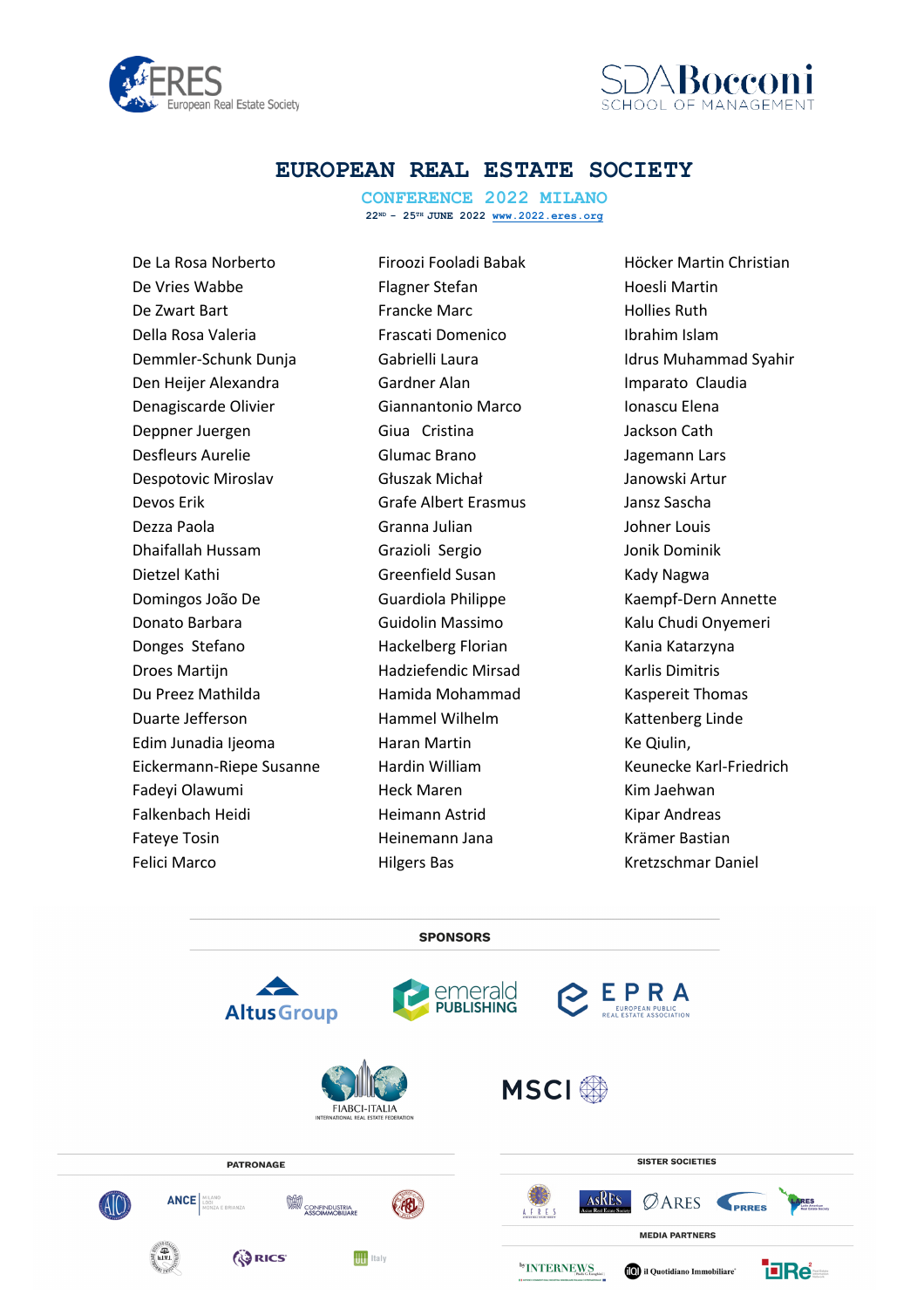



**CONFERENCE 2022 MILANO 22ND - 25TH JUNE 2022 www.2022.eres.org**

Kuiper Niels Künzle Chiara Kurzrock Björn-Martin La Capra Raffaele Labbozzetta Gerardo Lawson Victoria Lazzaro Emiliano Leatame Queen Lebherz Hermann Lecomte Patrick Lee Kwan Ok Lee Stephen Lee Saipin Lehane Clare Leshinsky Deborah Li Han Lin Pin-Te Linden Lea Lo Daniel Lönnroth Tea Louw Fritz Luciano Sergio Lunghini Paola G. Lunghini Alberto M. Magotti Gabriele Maier Gunther

Malkowska Agnieszka Małkowski Paweł Manicone Piero Alberto Marcato Gianluca Mari Michela Mariani Massimo Marmont Marco Marona Bartłomiej Martens Bob Martino Roberto Mat Salleh Kamarulzaman Matlapeng Lebole Kgakana Mattarocci Gianluca Mazzarella Chiara Mazzocco Aldo Mazzola Francesco Mcallister Patrick McCabe Laurence Memis Halil Meslec Mihaela Micciche Carmelo Migliore Alessandra Mohamed Shakif Mohd Razik Bin Mohd Sharim Mohd Noor Azam

Monetti Eliane Morena Marzia Morino Elio Morri Giacomo Muccio Alessandro Müller Katja Nappi-Choulet Ingrid Nayar Nandkumar Nitschke Sanjo Norsa Aldo Nowak Krzysztof Ochu Tom Oertel Cay Ogunbiyi James Olayinka Olapade Daramola Olatunde Comfort Ronke Olkkonen Olli Oluwafemi Ayodele Onem Buket Orr Allison Ostaschov Juri Oyetunji Abiodun Kolawole Pagano Beatrice Palvarini Marco Papastamos Dimitrios Park Abraham

**SPONSORS** 

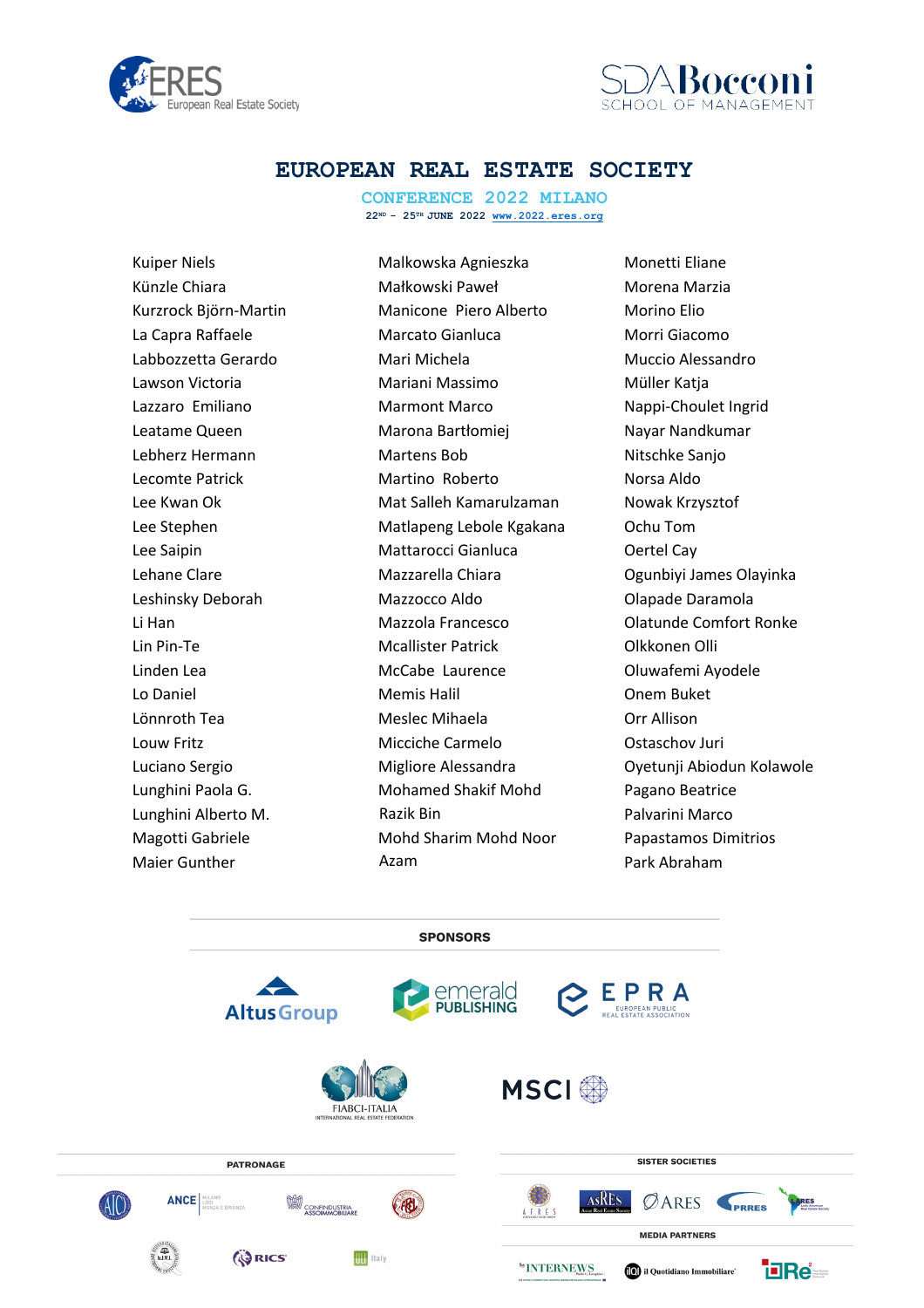



**CONFERENCE 2022 MILANO 22ND - 25TH JUNE 2022 www.2022.eres.org**

Parlasca FRICS Peter Pasero Simona Paulus Nino Pekdemir Dilek Peng Liang Percoco Marco Petrova Milena Pfeifer Norbert Piazolo Daniel Picault Jerome Pinheiro Joana Pinto Raffaella Pivetta Barbara Pourcelot Alexis Price S. Mckay Pronesti' Giuseppe Pulice Massimiliano Radice Andrea Rampazzo Fabrizio Range Julius Recchi Emanuela Regnaud Martin Rekik Sabrine Remoy Hilde Renigier-Biłozor Malgorzata

Reyman Katarzyna Rizzi Pierpaolo Roberti Simone Robson Will Romagnoli Tommaso Rossi Francesco Rothenbusch Jonathan Ruiz De Castañeda Altuna Borja Russo Rodolfo Ryan Paul Rymarzak Małgorzata Saccani Federica Sakierski Krzysztof Sanna Daniela Santi Simone Schnauss Martin Scholten Loraine Schütz Konstantin Scovazzi Elena Shim Heecheol Shojaee-Far Mohsen Siemińska Ewa Simon Arnaud Singh Ajai Soda Beppe

Soot Matthias Sotelo Ramon Sotonin Ilia Spieler Patrick Srivastava Manish Stang Moritz Steenkamp Alice Steininger Bertram Steurer Miriam Stewart Joanna Strubelt Ewa Stumpp Annelie Tagliaro Chiara Taltavull De La Paz Paloma Tanaś Justyna Taşcılar Maral Testori Stefano Thaler Simon Theisen Theis Ticozzi Eleonora To Helen Toussaint Guillaume Trevor-Briscoe Susan Trimarchi Fabrizio Trojanek Radoslaw Truebestein Michael

**SPONSORS** emerald<br>PUBLISHING EPRA **Altus Group MSCI**<sup>®</sup> **FIABCI-ITALIA SISTER SOCIETIES PATRONAGE ANCE AsRES**  $\emptyset$ ARES PRRES  $(A|())$ ABL CONFINDUSTRIA AFRES **MEDIA PARTNERS ORICS THE Italy** by INTERNEWS (0) il Quotidiano Immobiliare<sup>\*</sup> **TERet**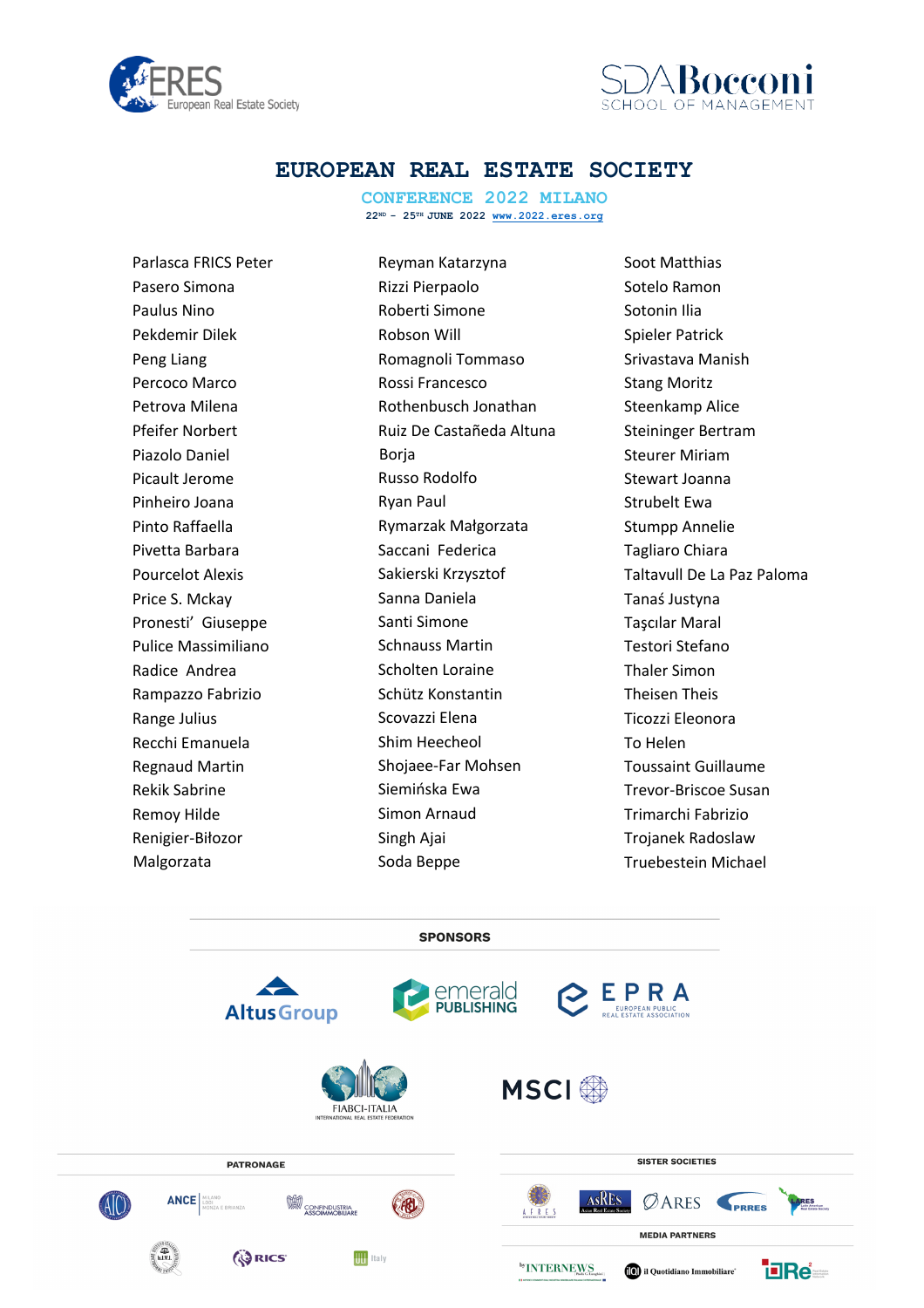



**CONFERENCE 2022 MILANO 22ND - 25TH JUNE 2022 www.2022.eres.org**

| Turri Isabelle               |
|------------------------------|
| Tyvimaa Tanja                |
| Uhruska Malgorzata           |
| <b>Uyttebrouck Constance</b> |
| Vafaie Fatemeh               |
| Vaghjipurwala Husain         |
| Valeri Gianluca              |
| Van De Wetering Jorn         |
| Van Der Kuil Paulus          |
| van der Vlist Arno           |
| Van Kuipers Thomas           |
| Van Staveren Daniël          |
|                              |

Vecchi Veronica Vidal Pierre Viruly Francois Visconti Di Massino Uberto Vogl Thomas Voll Kyra Von Ahlefeldt-Dehn Benedict Von Kulessa Alexander Wagner Karin Walacik Marek Wan Wayne

Wanzenried Gabrielle Warren-Myers Georgia Weberndorfer Ronald White Michael Will Sebastian Wins Anett Wyrwoll Marianne Yavas Abdullah Zhu Bing Zirnstein Vittorio

# **List of Conference Participants – Virtual**

- Ab Rahman Nur Hannani Abdellah Omar Agbato Samson Akalemeaku Okwuchi Juliet Baroni Michel Baskaran Shastitharran Blain Jeffrey Cantuarias Carmen Demir Aybala Dibek Samet Engerstam Sviatlana Fuerst Franz
- Giannotti Claudio Hahn Jonas Hebdzynski Michal Hedemann Konrad Huang Feibai Isabelle Wrase Karahan Gözde Kariuki Catherine Lai Hang Lindsay Michael Liusman Ervi Livingstone Nicola
- Matsuo Kazushi Mete Muhammed Oguzhan Milcheva Stanimira Morawski Jaroslaw Mori Masaki Muthumala Harsha Nanda Anupam Nikolaiev Vsevolod Postila Mikael Proskurovska Anetta Rastesh Mehdi

**SPONSORS**